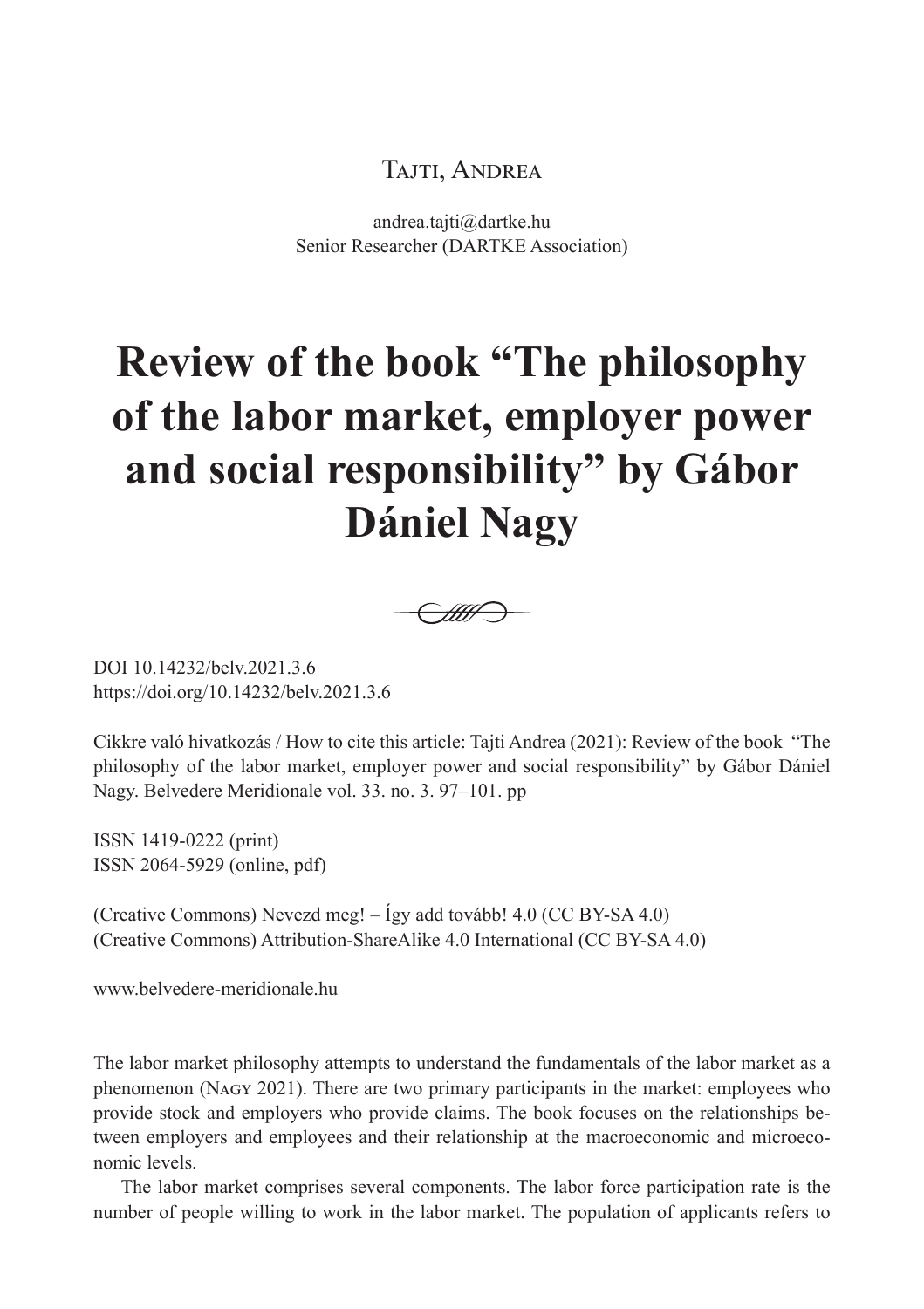those who apply for a particular job and match their requirements. The candidate pool refers to the people who expressed interest in applying for a position by applying for it. The individuals chosen refer to the people who passed the screening process and were therefore employed. From a macroeconomic perspective, wages are determined by the relationship between labor supply and demand. When supply exceeds demand, wages grow at a slower rate compared to productivity. From a microeconomics perspective, the author points out that individuals supply labor as long as their wages exceed the opportunity of not doing so. Labor demand is determined by the relationship between the marginal cost of production and the marginal revenue of output. Labor market constraints reduce the incentive for firms to hire, as the costs and risks of hiring are high. Trade unions, employee training and qualifications, minimum wage laws, and job-related data all affect the flexibility of the labor market (KNELL 2014).

The text highlights that employers are responsible for compensating employees with reasonable wages commensurate with the services they provide. They are engaged in hiring, managing, supervising, and controlling employees, training and development, and ensuring a safe workplace. Providing health insurance is a great incentive for potential employees. They are more likely to work when they are not concerned with the costs of attending to possible health issues. Employers who offer health benefits have more power than those who do not. Further, offering employees opportunities for growth is likely to retain them. Employees also look for job security—an employer who guarantees job security enhances their power in the market by attracting quality personnel (Knell 2014). Employers also increase their power if they engage in social responsibility, ensure a workplace free from discrimination and harassment, disburse compensation on time, enhance safety by providing employees with the necessary protective equipment and emergency services, act in good faith, provide employees with a system that supports a healthy work-life balance, and protects the privacy of employees.

Nagy (2021) points out that the multifaceted nature of the labor market has resulted in a lack of consensus regarding its structure. A review of the literature on the subject highlights a basic understanding of the market as the meeting point of demand and supply to set the price for the labor provided. The market is a means of communication in which buyers and sellers communicate their needs and intentions. The labor market definition is sometimes constrained by geography and time, although it is considered a vital element of a market economy. The market may also be viewed as a social institution in which the human element plays a role in determining social dynamics, such as poverty. From a structural perspective, work security may be inversely proportional to firm size. When making job-changing decisions, workers must balance security, seniority, and compensation. The labor market is unique, given that workers have control over where they direct their productivity. They can also control productivity based on wages. Further, individual workers seeking employment are in a position of information deficiency that employers can exploit in a prisoner's dilemma approach (LIOTTI 2020).

Further, ILM has been suggested to have evolved from on-job training, customs, and enterprise-specific abilities. ILMs are preferable for managers seeking to retain competitiveness in both the labor and product markets. ILM structures are shaped by workers' need for security and management's need for efficiency. Employees with the same qualities may be treated differently in various areas of the labor market. Job structure, employment conditions, training, career structure, workforce mobility, and recruitment regulations are affected by current technology,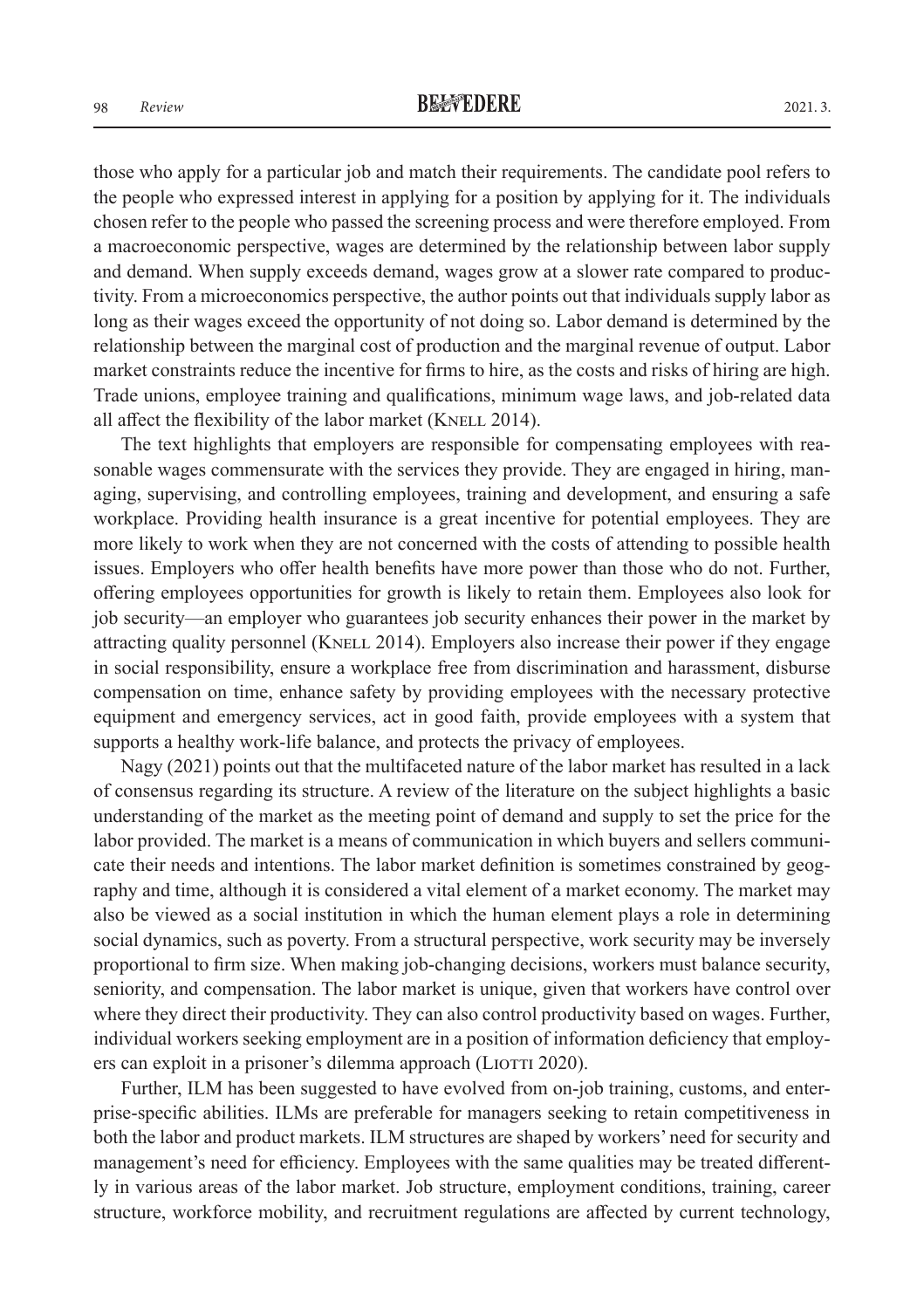market conditions, and industrial structure (LIOTTI 2020). Even with labor market liberalization, demand differentials across genders remain. Policies regarding formal and informal economies also impact the labor market. Workers in the informal economy have less job security and, therefore, face more uncertainty than their counterparts in the formal economy. A firm may rely on an internal strategy of hiring workers or an external strategy involving subcontracting to meet its labor needs.

Employees are the most valuable asset in the production process. As such, they wield significant power and required effective management to harness it. The relationship between an employee and their manager should be grounded in shared values, conflict resolution, mutual trust, communication, motivation, and participative leadership. Employee relationship management is essential for effectively coordinating inanimate resources to develop a firm's competitive advantage. Employee retention is a precursor to customer retention, and a firm excelling in human relationship management meets the needs of its employees and customers, creating a fertile ground for long-term relationships. The author highlights the research methodologies employed in studies on the relationship between employee relationships and performance. Employee relations are affected by legal systems, socio-ethnic heritage, technology, and financial factors. Employee engagement allows employees to attain a sense of ownership. Employees may also be attracted to a company's culture. Corporate culture can fall into four categories: social, dependable, enterprising, and hierarchical.

The text dives into the McKinsey 7S model, which is an internal control tool for corporate entities. According to this model, seven elements were used to determine success. Three are hard elements, namely structure, strategy, and systems, and four are soft elements, namely skills, staff, shared values, and style (MARCOTTE 2011). Maintaining an effective balance between the seven elements is essential. Altering one element results in a chain reaction that necessitates altering the others to maintain a desired balance. Communication is an essential component of employee relationship management. The text highlights that communication promotes trust and group activities in the workplace. Another vital component of relationship management is participative leadership. This is essential in demonstrating the shared objectives and values between the administration and subordinates. It is also crucial to develop mutual trust to increase confidence depending on others. Motivation is driven by leadership, reward, working conditions, empowerment, creative thinking, growth and development, and meaningful work. Managing conflicts in the workplace reduces the negative friction caused by poorly managed conflicts. The author also outlines the benefits of employee relationship management on performance and employee results.

Corporate social responsibility comes with the benefits of strengthening relationships with customers and communities. CSR endeavors allow a firm to return to society, benefiting from the community in which it operates. The author examines the CSR activities of various scholars. The CSR approach depends on, among others, the nationality and the industry of focus of the scholar. CSR perspectives oscillate between economic and social models. From an economic perspective, CSR is a way of sharing the value derived from a firm's activities to its communities. Social perspectives are more concerned with changing social situations, such as alleviating poverty (Botsian 2019). Environmental aspects of CSR may be concerned with intrinsic concern for the environment or influenced by the need to internalize a firm's negative externalities.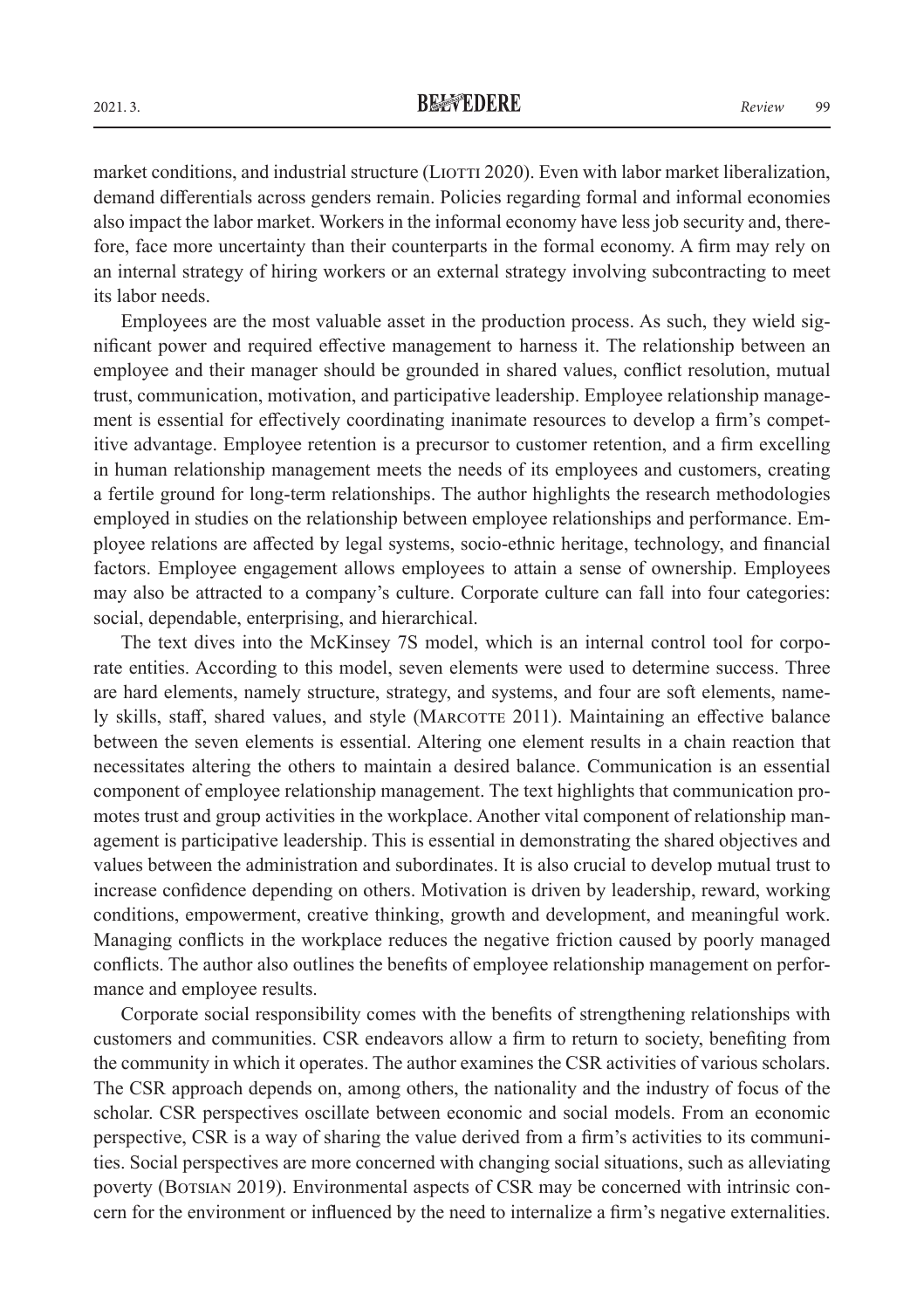Society's expectations of corporate behavior have changed. As a result, companies are expected to engage in CSR more often (BOTSIAN 2019).

The author elucidates several limitations of the labor market. Lack of training makes it difficult for employees to enhance their productivity. Lack of permanent contracts reduces job security. A mismatch between the work done and working conditions, as well as compensation, raises well-being issues (see Nagy 2016). An increase in inequality and a lack of business ambition are other issues in the labor market. Employer empowerment may result in the abuse of this power, which deteriorates interpersonal relations. Security and credentials risk, arrogance, high training costs, and little knowledge and understanding are all adverse effects of increased employer power. The author criticizes CSR by pointing out that it is a source of increased costs. CSR also affects the company's profit and may impact professionalism, increase internal conflicts, waste time, and receive negative attention from stockholders and creditors.

The book concludes with future implications for the labor market. Organizations are likely to be decentralized with more personalized employer-employee relationships, and will likely make it easier for women, the elderly, and individuals with disabilities to participate in the labor force, retraining and lifetime learning will receive more attention, and growing wages will reduce the link between fringe benefits and employment (Bratsberg et al. 2018). The future of CSR emphasizes this concept. Legal pressure to enforce CSR may undo progress, since firms engage in CSR as an obligation for compliance. For employer power, the future is likely to involve more scheduled production. The firm can earn higher profits from a more organized production process. Increased employer power may reduce security concerns by enhancing employee training on security, effective management of confidential information, strong access controls, data encryption, mobile device security, and verification of third-party security controls.

Employee training was the focus of this study. Trainers need to stay current on new approaches to handle changes in the labor force. Training should also align with the organizational goals. Employee competencies should also be evaluated based on the training objectives. Training programs should be efficient in terms of financial and human resource utilization to achieve the set objectives. Training reduces employee turnover by allowing employees to be better at what they do. Training is also likely to result in lower utilities, such as electricity costs. Labor costs will also be lower because of the increased productivity and efficiency of employees.

## **References**

BOTSIAN, TETIANA (2019): Corporate social responsibility and corporate financial performance: relationships in different countries. *Economics. Management. Innovations*, (2 (25)). https://doi. org/10.35433/ISSN2410-3748-2019-2(25)-1

BRATSBERG, BERNT – RAAUM, ODDBJØRN – RØED, KNUT (2018): Job loss and immigrant labour market performance. *Economica*, *85*(337), 124-151. https://doi.org/10.1111/ecca.12244

Knell, Markus (2014): Efficiency wages, staggered wages, and union wage-setting. *Oxford Economic Papers*, *66*(3), 848-870. https://doi.org/10.1093/oep/gpu016